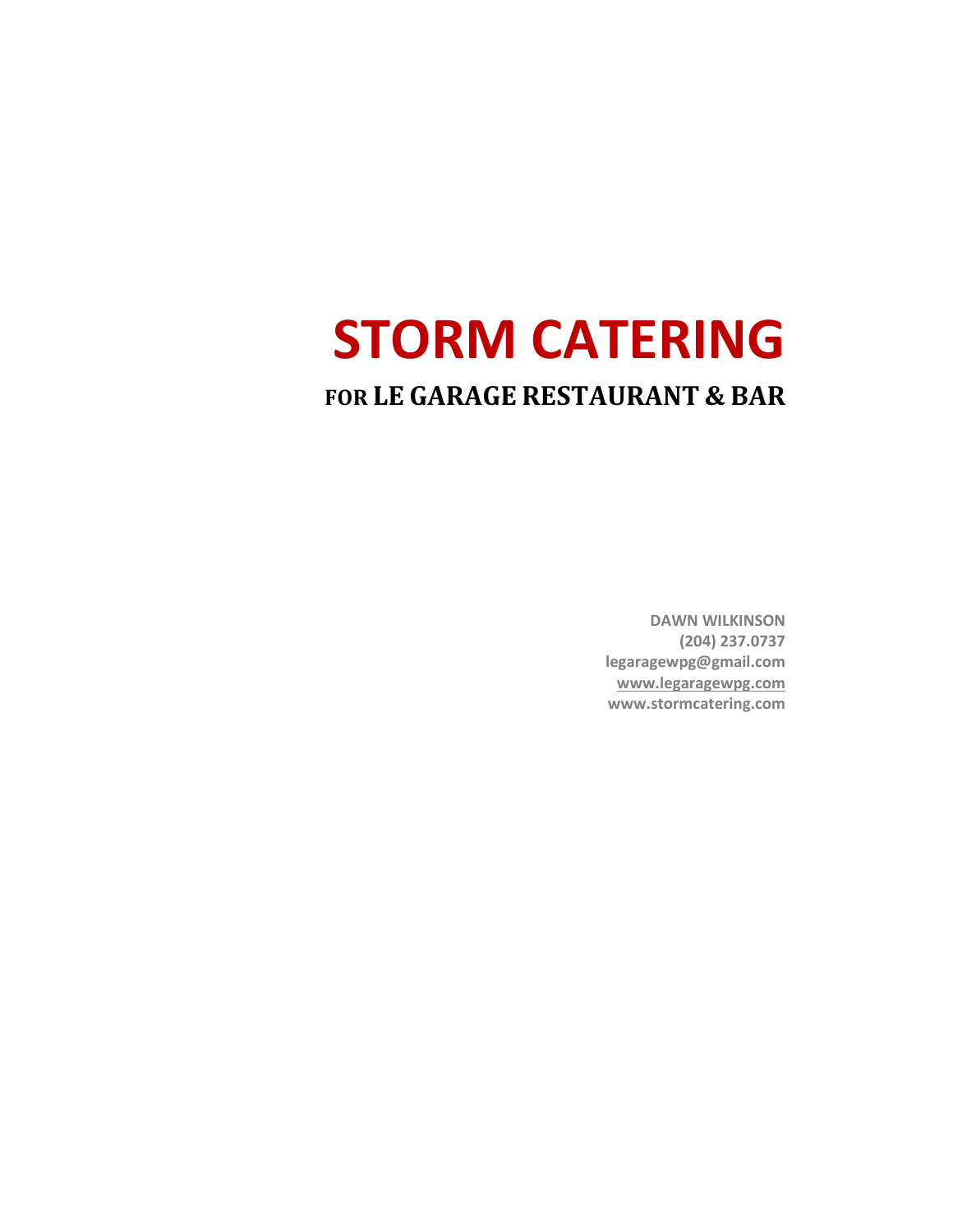### **TABLE OF CONTENTS**

| <b>MENU OPTIONS</b>               |  |
|-----------------------------------|--|
|                                   |  |
|                                   |  |
|                                   |  |
|                                   |  |
| <b>FOUR-COURSE SERVED DINNERS</b> |  |
|                                   |  |
|                                   |  |
|                                   |  |
|                                   |  |
|                                   |  |
|                                   |  |
|                                   |  |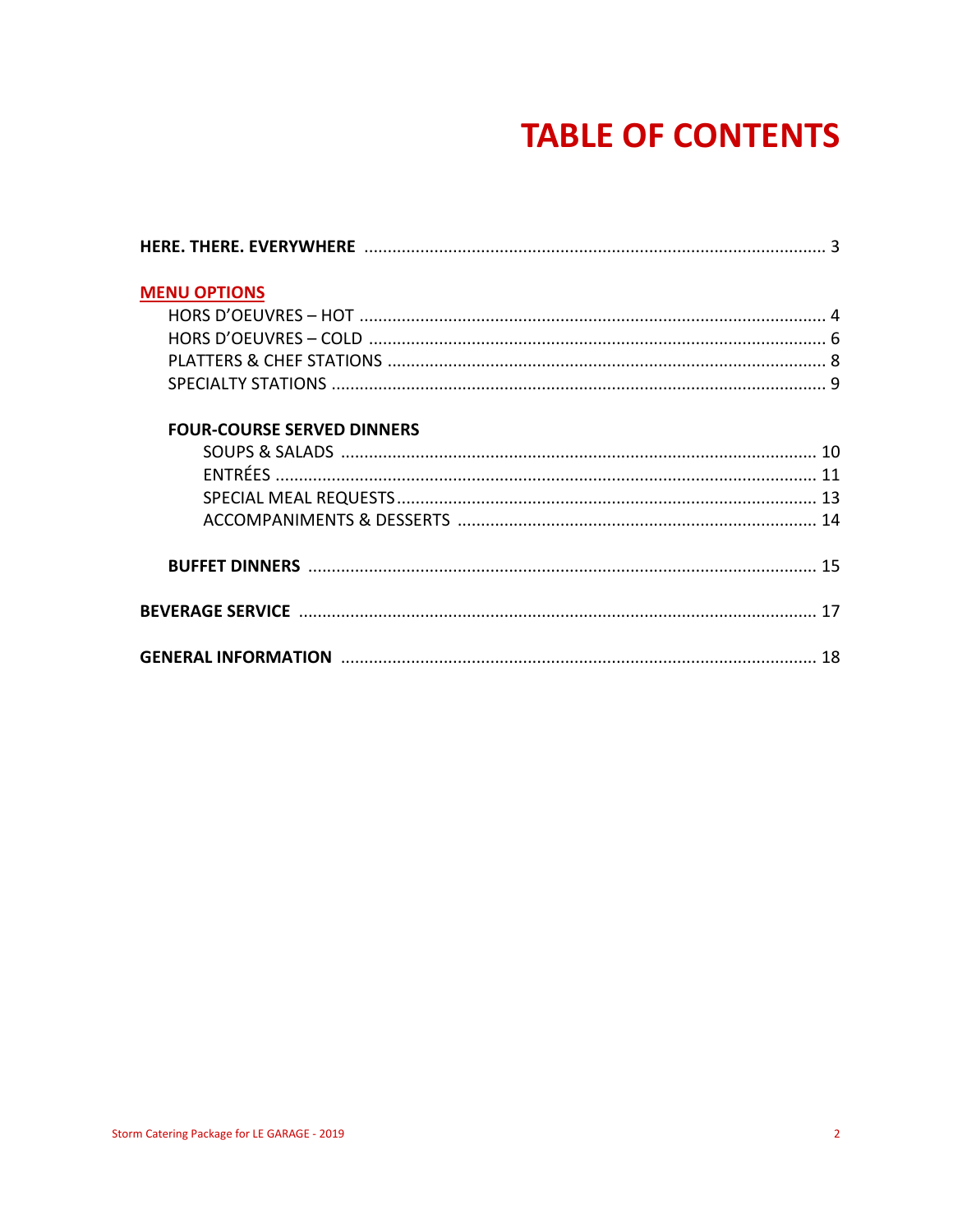### **HERE. THERE. EVERYWHERE.**

Storm Catering is a locally grown company that you can trust to provide fresh and delicious food and beverages at a fair price within Manitoba. With decades of experience in catering, event planning and venue management, Storm has the expertise to guide you through the planning process.

Now Storm has partnered with Le Garage to offer you a broader variety of options for hosting your event with us.

#### Here are some important things to know :

- $\bullet$  We provide specific pricing on a case-by-case basis. Charges can vary due to many things, such as timeline, menu, staff needs, venue-provided equipment and supplies, etc. The following pages include our basic menu and beverage options, however, please note that additional charges may apply depending on the specific requirements of your event.
- $\bullet$  Food items found in this package may be combined with regular menu items offered at Le Garage. Approval from Le Garage Restaurant & Bar Manager is required. We can also customize our menus. If you would like something that is not listed in our package, we would be happy to price it out for you.
- $\bullet$  We can cater from Le Garage to different venues... if you need something for pick-up we can certainly do that. Drop-off is sometimes an option as well… please contact Le Garage Restaurant & Bar Manager for more information.
- We can service our catering differently depending on what you need... from elaborate 5-course dinners with servers to a lunch-time menu of sandwich platters.
- \* Le Garage does have a stage where we host a number of bands, presentations and other entertainment that can be added to your event. We also have a variety of A/V equipment available. Please contact Le Garage Restaurant & Bar Manager for more information.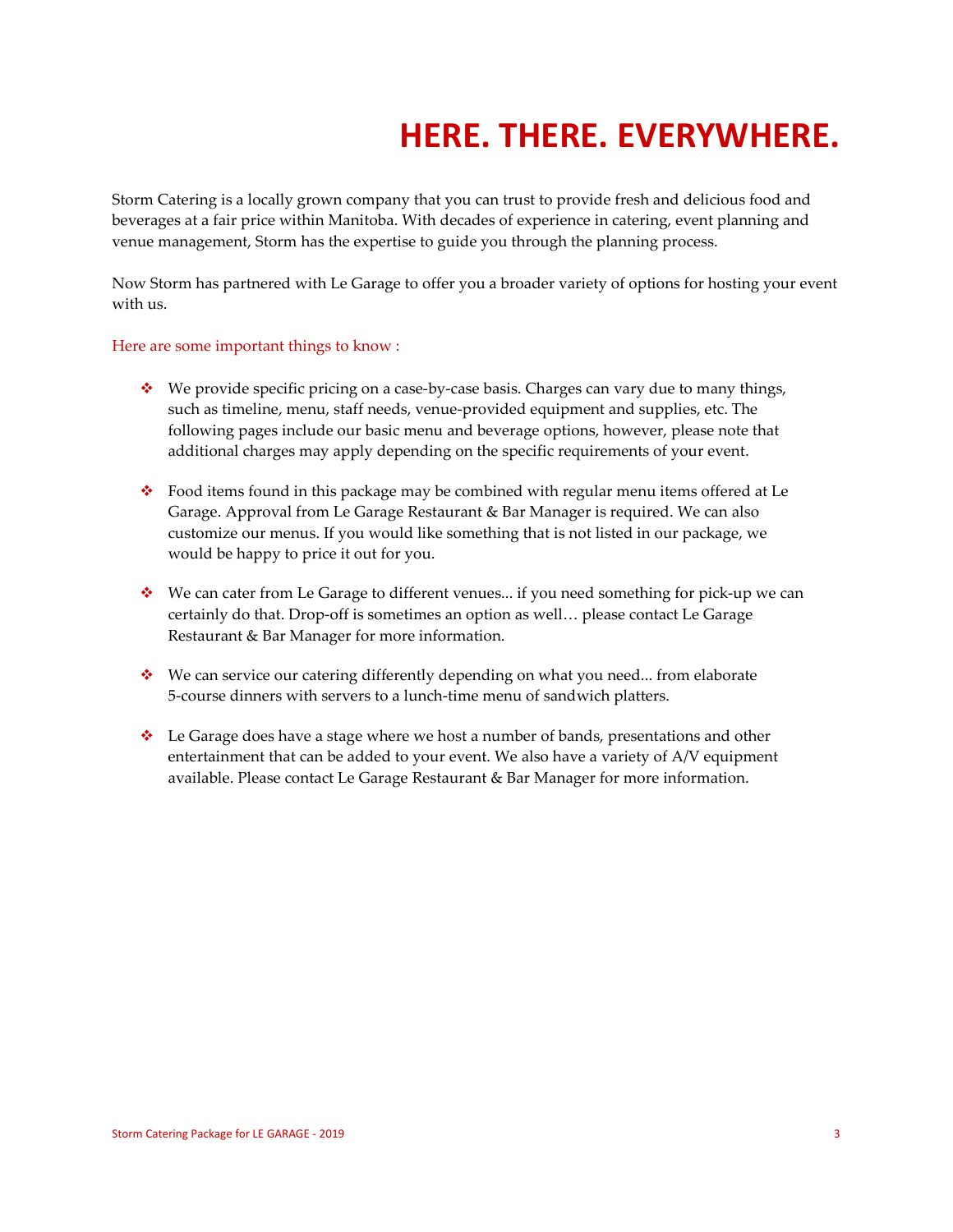### **HORS D'OEUVRES – HOT**

#### **PRICED PER DOZEN**

| <b>VEGETARIAN</b>                                                               |         |
|---------------------------------------------------------------------------------|---------|
| Artichoke, Sundried Tomato & Black Olives in a Parmesan Tuile Cup               | \$26.00 |
| Mini Poutine with Truffle Cheese & Red Wine Demi-Glace                          | \$26.00 |
| Mini Poutine with Smoked Gouda & Herb Demi-Glace                                | \$26.00 |
| Black Bean, Spinach & Corn Empanadas                                            | \$26.00 |
| Vegetarian Spring Rolls with Spicy Plum Sauce & Ginger Sweet Chile Dip          | \$24.00 |
| Fig & Goat Cheese in Puff Pastry Cups                                           | \$24.00 |
| Risotto Stuffed Mushroom Caps with Brie                                         | \$24.00 |
| Mushroom Arancini Balls                                                         | \$24.00 |
| Sweet Potato Croquette with Balsamic Onion Relish & Fresh Oregano               | \$24.00 |
| Wild Mushroom & Parmesan in Puff Pastry                                         | \$24.00 |
| Mini Quiche - Spinach & Mushroom                                                | \$24.00 |
| Mini Quiche – Quiche Lorraine (Bacon & Swiss Cheese)                            | \$24.00 |
| Portobello & Crimini Mushroom Bruschetta with Herbed Goat Cheese                | \$22.00 |
| Mini Potato Latkes with Horseradish Sour Cream                                  |         |
| Mushroom & Leek Crescents                                                       | \$22.00 |
| Tomato Bruschetta topped with Parmesan, Feta, Olives, Tomatoes & Fresh Herbs    | \$22.00 |
| <b>SEAFOOD</b>                                                                  |         |
| Smoked Bacon Wrapped Scallops with Yellow Pepper Cocktail Sauce                 | \$30.00 |
| Coriander & Lime Shrimp & Green Chile Brochettes                                | \$30.00 |
| Seared Arctic Char on Bannock with Citrus Cream Cheese                          | \$30.00 |
| Blackened Pickerel Cheeks with Roasted Yellow Pepper Preserve in Phyllo Baskets | \$28.00 |
| Poached Pickerel Cheeks with Fresh Herbs & St-Andre Cheese in Phyllo Triangles  | \$28.00 |
| Wonton Fire Cracker Shrimp with Red Curry Coconut Dip                           | \$28.00 |
| Seafood Sliders (Crab & Salmon) with Fennel Slaw                                | \$28.00 |
| Creole Chorizo Shrimp Skewer                                                    | \$28.00 |
| Bacon-Wrapped Shrimp Sautéed in Soy & Garlic Chile                              | \$27.00 |
| Crab & Brie Phyllo Triangles                                                    | \$26.00 |

**CONTINUED NEXT PAGE ...**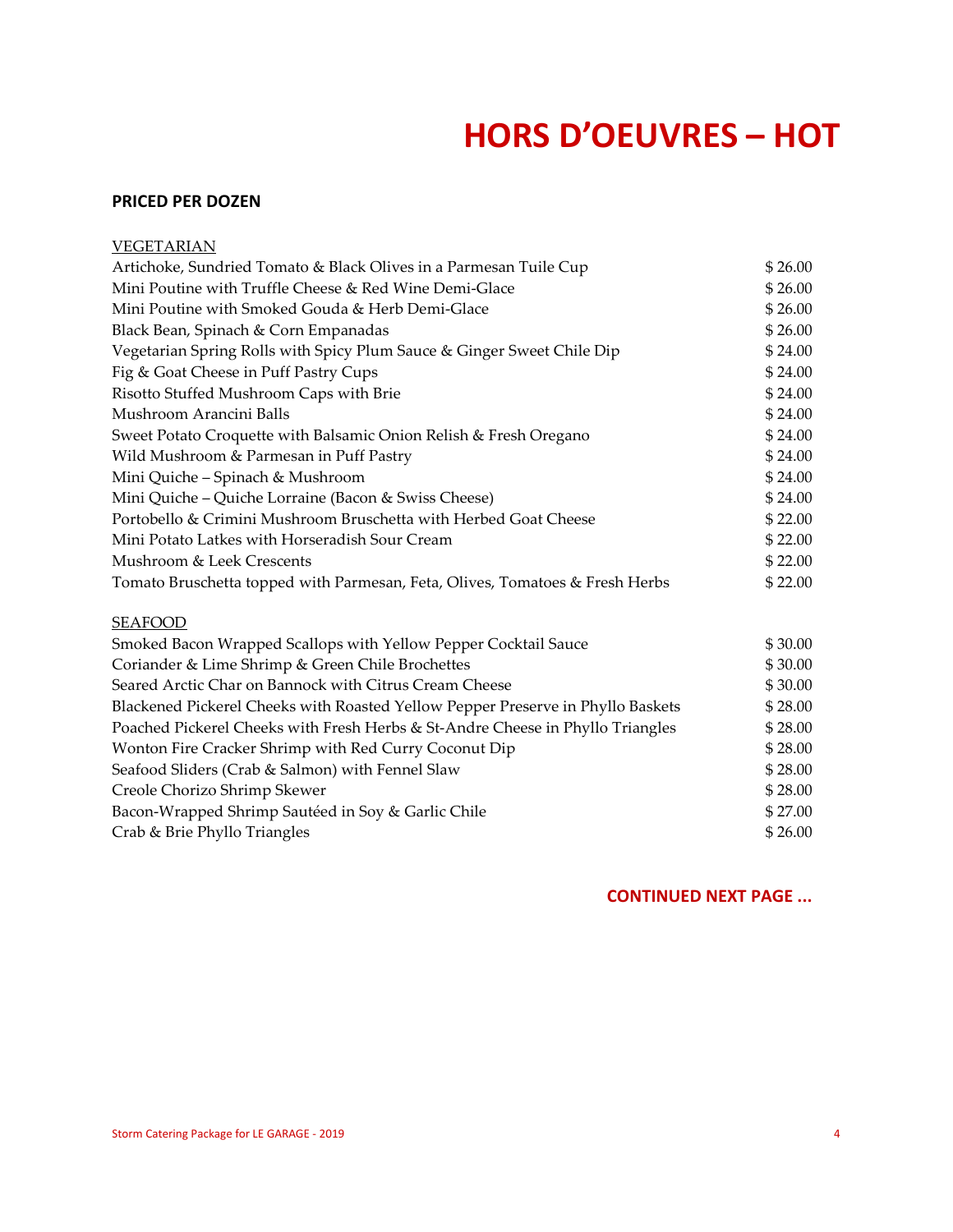### **HORS D'OEUVRES – HOT**

#### **PRICED PER DOZEN**

#### **PROTEIN**

| Bison Loin Medallion with Pita Triangle with House Made Sriracha                   | \$30.00 |
|------------------------------------------------------------------------------------|---------|
| Blackened Beef Tenderloin Brochettes with Cool Yellow Pepper Mustard Jam           | \$30.00 |
| Mini Burgers : Horseradish Cheddar, Sautéed Mushrooms & Traditional Accompaniments | \$30.00 |
| Mini Burgers: Aged Cheddar, Onion Confit & Traditional Accompaniments              | \$28.00 |
| Chorizo Sliders with Mango Chutney                                                 | \$28.00 |
| Pork Spring Rolls with Hoisin Sweet Chile Sauce                                    | \$27.00 |
| Whiskey BBQ Pulled Pork Sliders with Traditional Coleslaw                          | \$26.00 |
| Duck & Vegetable 5-Spice Spring Rolls with Sweet & Sour Dipping Sauce              | \$26.00 |
| Chicken & Smoked Cheddar Empanadas                                                 | \$26.00 |
| Grilled Jerk Chicken Skewers                                                       | \$25.00 |
| <b>Satay Pork Skewers</b>                                                          | \$25.00 |
| Mini Quiche – Chorizo Sausage                                                      | \$24.00 |
|                                                                                    |         |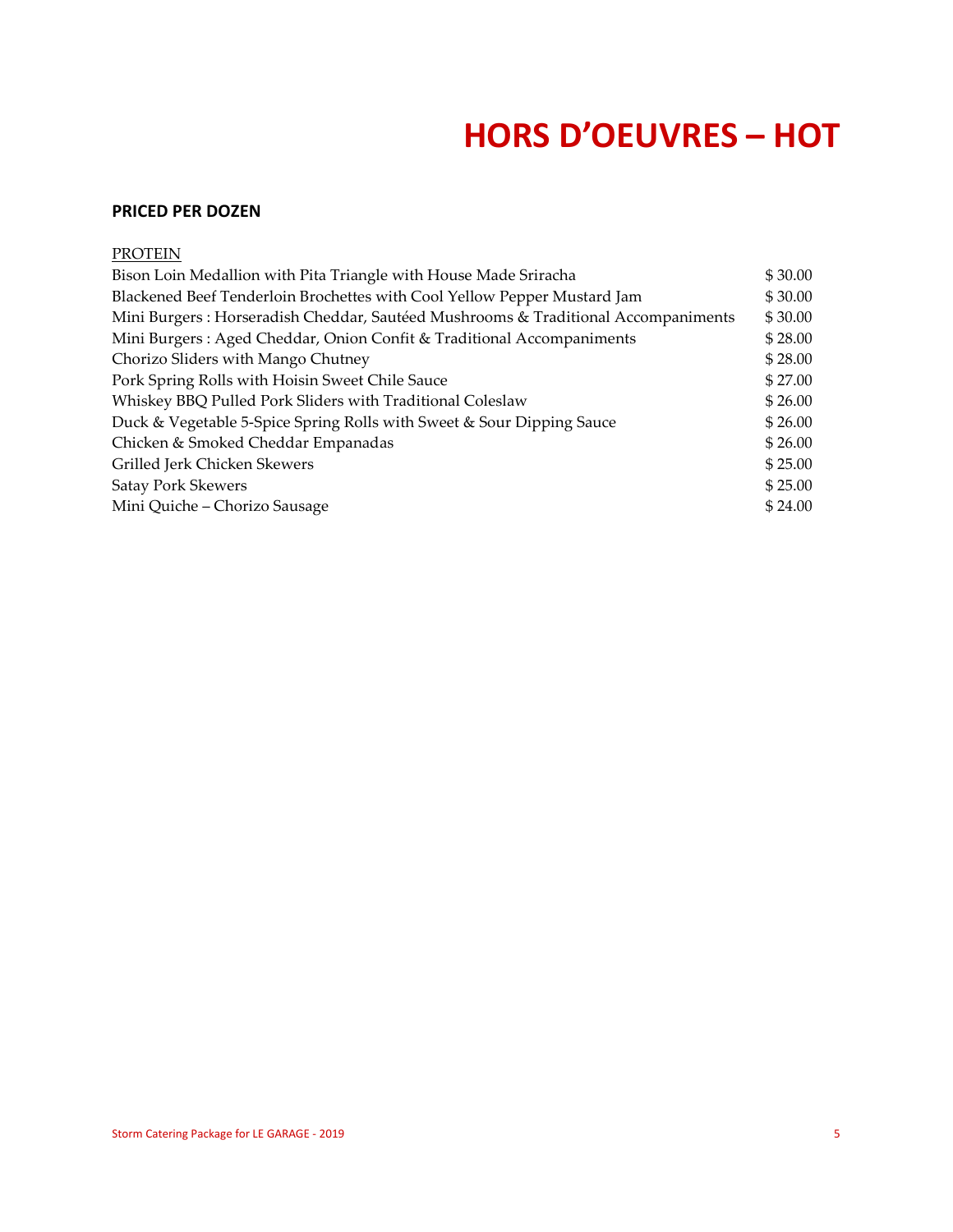## **HORS D'OEUVRES – COLD**

#### **PRICED PER DOZEN**

| VEGETARIAN                                                                          |         |
|-------------------------------------------------------------------------------------|---------|
| Vietnamese Salad Rolls with Mint                                                    | \$24.00 |
| Vegetable Maki Sushi with Traditional Accompaniments                                | \$24.00 |
| Yam Tempura Sushi with Traditional Accompaniments                                   | \$24.00 |
| Teriyaki Mushroom Sushi with Traditional Accompaniments                             | \$24.00 |
| Beet Chip on Potato Pancake with Goat Cheese & Dill                                 | \$24.00 |
| Open-ended Tomato, Lettuce & Argentinean Style Vegetable Wraps with Chimichurri Dip | \$24.00 |
| Tomato Bisque Shooter with Grilled Cheese Wedge                                     | \$24.00 |
| Apple Waldorf Salad in Phyllo Cups                                                  | \$22.00 |
| Mini Spring Salad in a Cucumber Roll with Lemon Dill Dressing                       | \$22.00 |
| <b>SEAFOOD</b>                                                                      |         |
| Smoked Salmon on Potato Blini with Red Caviar                                       | \$30.00 |
| Smoked Goldeye on Manitoba Wild Rice Cakes with Black Caviar & Herb Aioli           | \$30.00 |
| Chilled Jumbo Shrimp with Mango Cocktail Sauce                                      | \$30.00 |
| Lobster Salad in Savoury Tuile Spoon with Chives & Fruit Chutney                    | \$30.00 |
| Philadelphia Sushi (Salmon, Cream Cheese, Cucumber, Pea Shoots, Wasabi Mayo)        | \$30.00 |
| Spicy Tuna Sushi (Albacore Tuna, Cucumber, Mayo, Tempura Flakes & Sriracha Sauce)   | \$30.00 |
| Smoked Salmon Wrapped Baby Arugula with Crème Frâiche & Caviar                      | \$28.00 |
| Lobster Salad in Belgian Endive                                                     | \$28.00 |
| Seared Ahi Tuna with Spicy Salsa Fresca & Avocado in Asian Spoons                   | \$28.00 |
| Northern Pike Fish Cake with Chiffonade Nori and Citrus Jam                         | \$28.00 |
| Smoked Trout on Poppyseed Bannock with Gooseberry Chutney                           | \$28.00 |
| Goldeye Mousse in Mini Pastry Cup                                                   | \$26.00 |
| Salmon Tartare on Cucumber Rounds with Wasabi Crème Frâiche                         | \$24.00 |

**CONTINUED NEXT PAGE ...**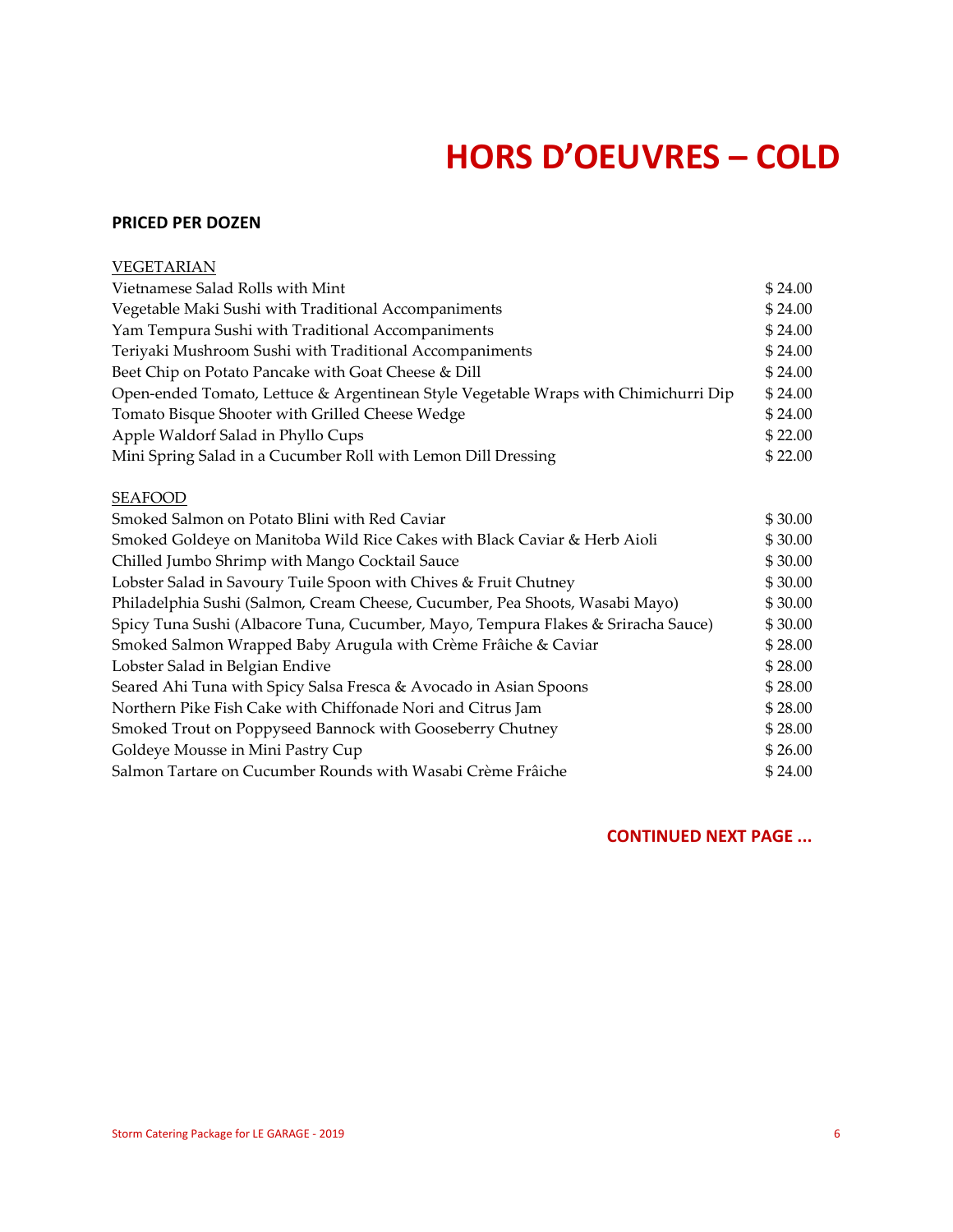### **HORS D'OEUVRES – COLD**

| <b>PROTEIN</b>                                                       |         |
|----------------------------------------------------------------------|---------|
| Smoked Bison Carpaccio with Cranberry Preserve                       | \$30.00 |
| Peppered Duck Breast on Wild Rice Cakes with Saskatoon Compote       | \$30.00 |
| Tea Smoked Elk Carpaccio with Spring Salad and Blue Cheese           | \$30.00 |
| Rabbit Pâté with Blueberries and Maple Syrup on Parsnip Chip         | \$30.00 |
| Thai Beef Canapés with Ginger Butter                                 | \$28.00 |
| Seared Caribou on Gaufrette Potato Chip with Garlic Mushroom Duxelle | \$28.00 |
| Prosciutto Wrapped Asparagus                                         | \$26.00 |
| Hard Boiled Quail Egg on Serrano Wrapped Crostini with Fresh Dill    | \$26.00 |
| Chicken Liver Mousse on Fresh Green Apple Chip                       | \$24.00 |
| Cajun Chicken Salad in a Cucumber Cup                                | \$24.00 |
| Curried Chicken in Wonton Cups with Almonds & Raisins                | \$24.00 |
| <b>DESSERT</b>                                                       |         |
| Mini Cupcakes (Chocolate or Vanilla) with Icing                      | \$30.00 |
| Mini Chocolate Pâtés                                                 | \$26.00 |
| Mini Lemon Tarts                                                     | \$26.00 |
| Mini Maple Pecan Tarts                                               | \$26.00 |
| <b>Assorted Cheesecake Pops</b>                                      | \$26.00 |
| Nipples of Venus (Chocolate Truffles)                                | \$26.00 |
| Assorted Chocolate Petit Fours                                       | \$24.00 |
| <b>Chocolate Covered Strawberries</b>                                | \$24.00 |

Chocolate Mousse in a Mini Cone  $$24.00$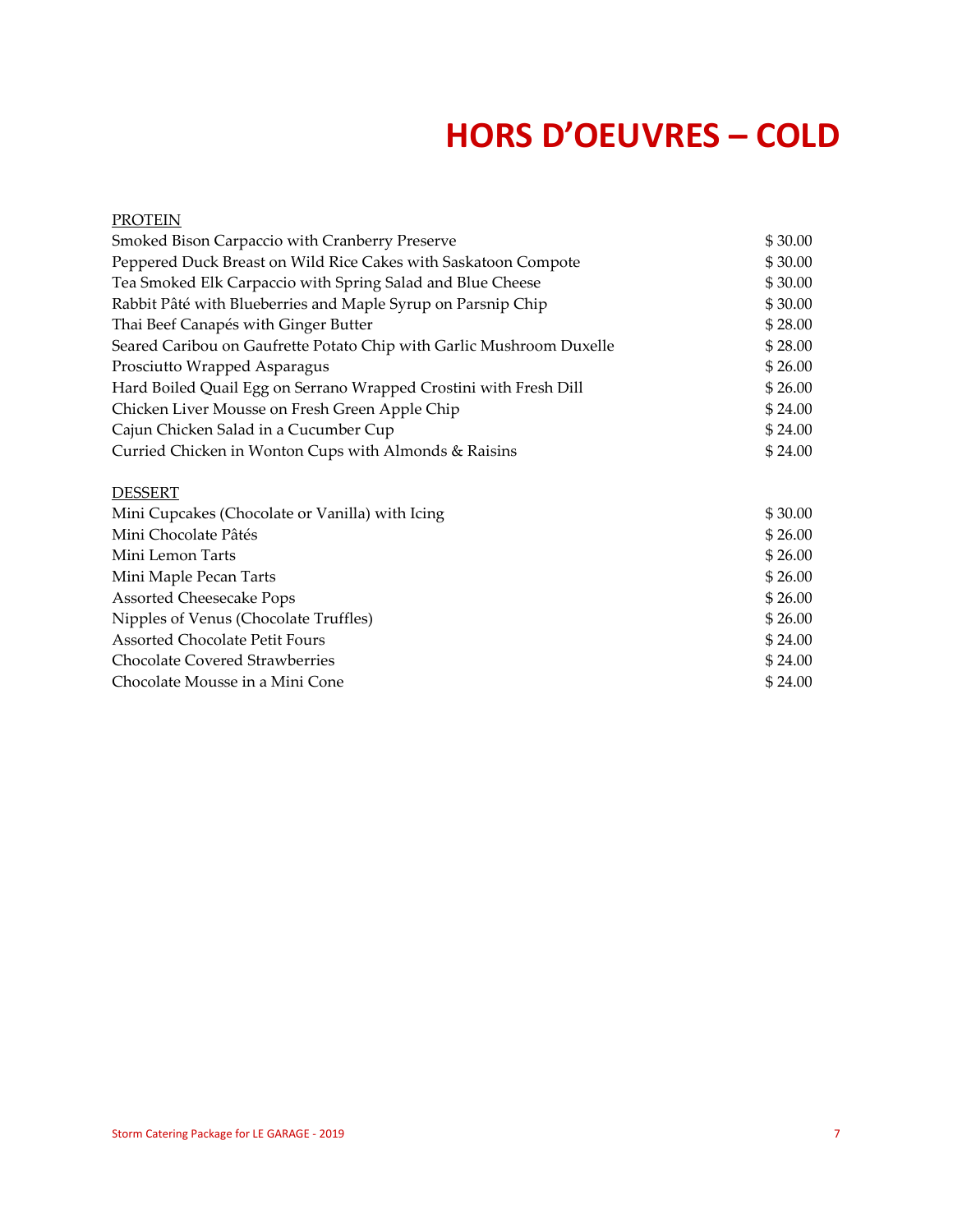### **PLATTERS & CHEF STATIONS**

#### **PLATTERS (priced per person)**  Antipasto Display (includes Genoa salami, prosciutto, cappicolla, mortadella, provolone, \$ 9.50 assorted olives, roasted vegetables & pickled savories such as hot peppers, asparagus, pickles, etc.) Imported Cheese Tray (imported cheeses from Veiny Blues with soft ripened chevre, mild bries, \$ 8.50 various soft cheeses & an assortment of baguettes & crackers) Oyster Platter with Traditional Accompaniments \$ 8.00 Individual Fancy Tortes, Mousses & Delectables \$ 7.95 Bothwell® Award Winning Assorted Cheeses with Assorted Crackers & Baguettes \$ 7.50 Cocktail Shrimp & Dip Platter \$ 7.50 Smoked Salmon with Red Onion, Cucumber and Capers **6 1.000 metals**  $$7.00$ Pink Peppercorn and Lemon Vodka Cured Gravlox with Sweet Dijon Dip \$ 7.00 Assorted Deli Tray (assortment of shaved deli meats with traditional accompaniments & breads & rolls) \$ 6.75 Dessert Cheesecakes, Pies & Tarts \$ 6.50 Crab Cake Platter with Citrus Cilantro Aioli *State Community*  $\frac{1}{2}$  6.00 Whole Cold Sockeye Salmon with Traditional Accompaniments  $$6.00$ Vietnamese Shrimp and Lettuce Wraps  $$5.75$ Domestic Cheese Tray \$ 5.50 Mediterranean Dip Platter (pita chips & flatbreads with roasted garlic & jalapeno hummus, \$ 5.50 kalamata olive tapenade & roasted red pepper & goat cheese dip) Dainties and Cake Squares  $$4.50$ Fruit Tray \$ 4.50 Vegetable Platter with Dip  $$3.50$ Basil Pesto Baked Brie in Phyllo Pastry \$ 3.00 Seasonal Fruit Compote with Sliced Almonds \$ 3.00

#### **CHEF STATIONS (priced per person)**

| Manitoba Wild Game Station & Carvery (smoked roast bison, smoked pork loin, boneless leg of lamb, |         |
|---------------------------------------------------------------------------------------------------|---------|
| pickled beef brisket, and pork & elk plate sliced to order with assorted condiments)              |         |
| Manitoba Bison with Demi-Glace                                                                    | \$17.95 |
| Black Angus Prime Rib with Au Jus & Traditional Accompaniments                                    | \$14.95 |
| Garlic & Herb Leg of Lamb served with Rosemary Jus                                                |         |
| <b>Stuffed Pork Loin Station</b>                                                                  |         |
| (goat cheese & sundried fruit stuffed pork loin with caramelized apple & fennel demi-glace)       |         |
| Black Angus Baron of Beef with Red Wine Demi-Glace & Traditional Accompaniments                   | \$13.95 |
| Flambé Mussel Station with Bread & Assorted Sauces                                                |         |

#### **OTHER**

| Sushi Platter (chef's choice mix of vegetarian, protein & seafood options) | \$26.00 per dozen |
|----------------------------------------------------------------------------|-------------------|
|----------------------------------------------------------------------------|-------------------|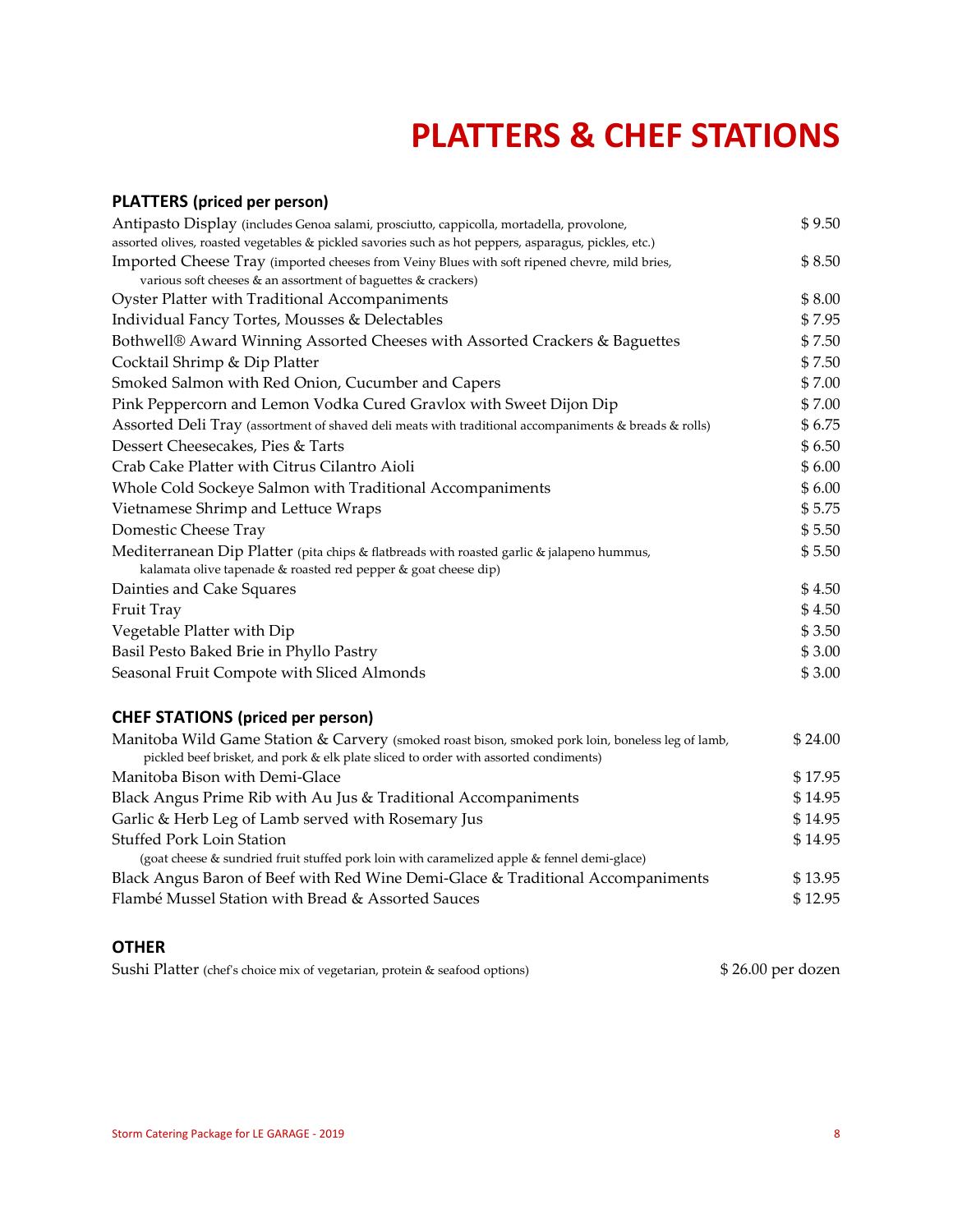### **SPECIALTY STATIONS**

| <b>POUTINE STATION</b> (1 side plate per person)<br>■ House Cut Fries<br>Red Wine Demi-Glace, Mushroom Veloute<br>• Cheese Curds, Chives, Caramelized Onions, Mushrooms, Crumbled Bacon,<br>Vinegar, Jalapenos, Blue Cheese                                                                                                                                                                                                                                                                             | \$7.50 per person  |
|---------------------------------------------------------------------------------------------------------------------------------------------------------------------------------------------------------------------------------------------------------------------------------------------------------------------------------------------------------------------------------------------------------------------------------------------------------------------------------------------------------|--------------------|
| <b>HOT DOG STATION (1 per person)</b><br>• Nathan's Hot Dogs, Beef Smokies, Apple & Chicken Smokies<br>• Swiss Cheese, Cheddar Cheese<br>" Crumbled Bacon, Caramelized Onions, Banana Peppers, Chopped Onions<br>Mustard, Ketchup, Relish, BBQ Sauce, Mayo, House Sriracha                                                                                                                                                                                                                              | \$7.50 per person  |
| <b>SLIDER STATION (2 per person)</b><br>• CHOOSE 3 : Beef Sliders, Bison Sliders, Chicken (with Corn Salsa) Sliders,<br>BBQ Pulled Pork, Sloppy Joes, Lemon Pepper Shrimp Cakes, Mushroom<br>& Black Bean Sliders, Blackened Salmon Filet, Pork Banh Mi (with Pickled Vegetables)<br>• Cheddar Cheese, Swiss Cheese<br>• Banana Peppers, Pickles, Sliced Fresh Onions, Caramelized Onions, Lettuce,<br>Tomatoes, Bacon, Sautéed Mushrooms<br>Mustard, Ketchup, Mayo, Relish, BBQ Sauce & House Sriracha | \$7.50 per person  |
| FISH TACO STATION (2 per person)<br>• Blackened Shrimp, Butter Poached Basa<br>• Flour Tortillas<br>" Lettuce, Diced Tomatoes, Red Onions, Red Peppers, Yellow Peppers,<br>Lime Wedges, Sour Cream, Tomato Salsa & Pineapple Salsa                                                                                                                                                                                                                                                                      | \$10.00 per person |
| TACO & FAJITA STATION (2 per person)<br>• Seasoned Ground Beef, Blackened Chicken, Seared Cajun Sirloin Strips<br>• Corn Tortillas, Flour Tortillas<br>• Lettuce, Diced Tomatoes, Black Beans, Jalapenos, Red & Yellow Peppers,<br>Diced Red Onions, Spanish Rice, Lime Wedges, Sour Cream, Guacamole & Tomato Salsa                                                                                                                                                                                    | \$10.00 per person |
| <b>POPCORN STATION</b><br>Fresh Popped Popcorn with Butter Topping & Seasonings<br>(Dill, Cajun Spice, Cheddar Cheese, Bacon Salt, Lemon Pepper & Garlic Salt)                                                                                                                                                                                                                                                                                                                                          | \$2.50 per person  |
| <b>ESPRESSO CART</b><br>Includes a barista, 3 hours of service and up to 200 cups of coffee. Selections include<br>regular coffee, Espressos, Cappuccinos and Americanos.                                                                                                                                                                                                                                                                                                                               | \$750.00           |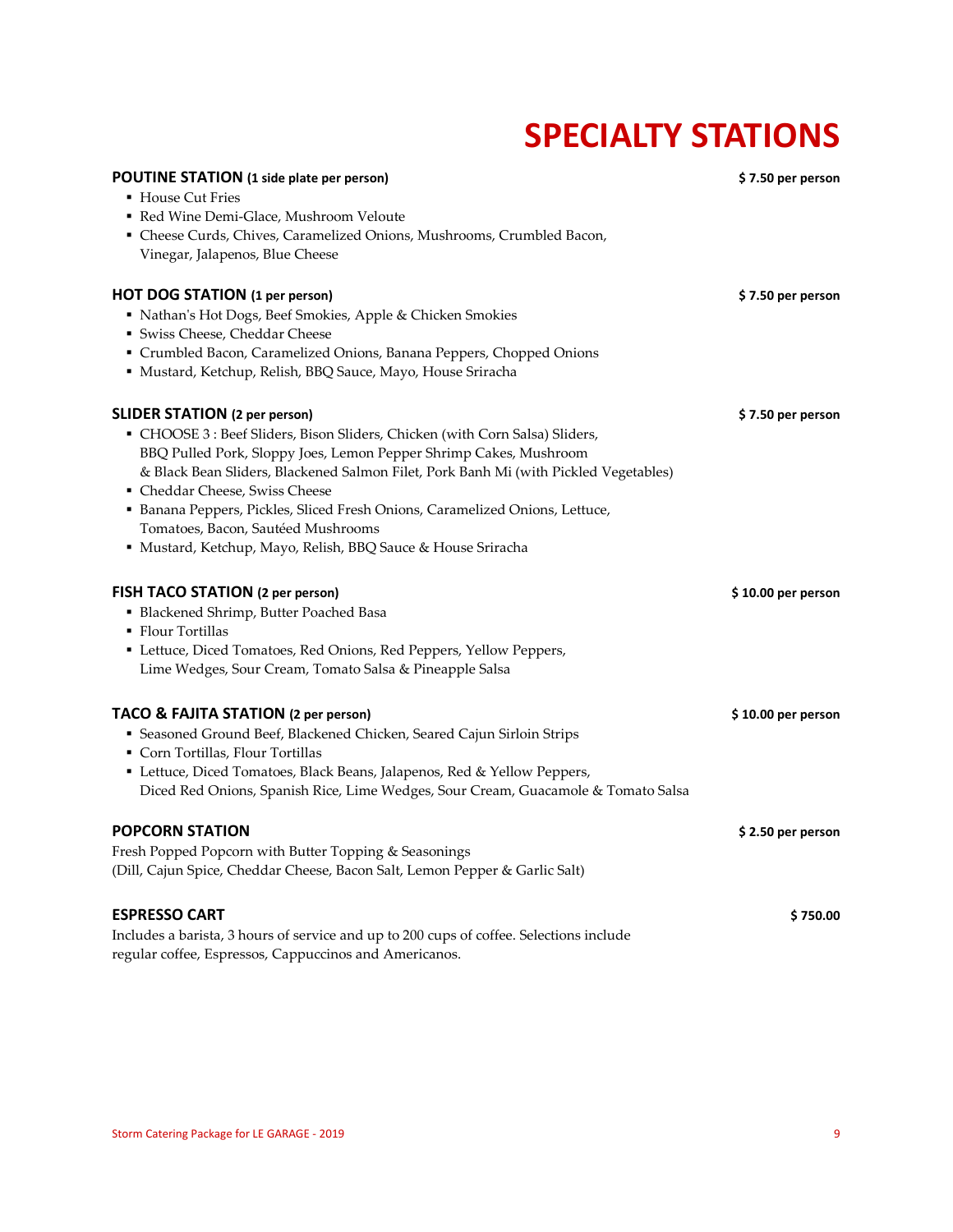# **SERVED DINNERS SOUPS & SALADS**

The Storm Catering is pleased to offer our clients the opportunity to create their very own unique fourcourse served dinners (soup, salad, entrée with a side and two vegetables, and dessert). Please note that bread, coffee, decaffeinated coffee and tea are included.

#### **SOUPS (select one)**

- **Broccoli & Spinach with Gruyère**
- Roasted Corn Chowder with Brown Butter Drizzle
- **Potato & Leek with Roasted Garlic Chips**
- Roasted Squash with Spiced Crème Frâiche
- Cream of Wild Mushroom with Parsley Oil & Wild Rice
- **Fire Roasted Tomato Minestrone with Orzo Pasta**
- Roasted Cauliflower & Apple with Cilantro Cream (chilled OR hot)
- Roasted Tomato Bisque with Puff Pastry Cheese Straw
- Roasted Red Pepper Purée with Sambuca Cream
- **Asparagus & Leek Cream with White Cheddar Crostini**

#### **SALADS (select one)**

- **Baby Greens & Beet Chip Salad with Red Onions, Yellow Peppers & Goat Cheese,** served with a Raspberry Vinaigrette
- Baby Greens with Endive, Blue Cheese, Walnuts & Ginger Pear Dressing
- Caesar Salad (Romaine Lettuce, Herbed Croutons, Roasted Garlic Dressing & Parmesan Tuile)
- Greek Salad with a Sundried Tomato Vinaigrette
- **Mixed Greens with Crisp Seasonal Vegetables and Choice of Dressing (Creamy Wasabi** Cucumber or Roasted Pepper) or Vinaigrette (Raspberry, Herb Dijon, Balsamic or Sundried Tomato)
- Spinach Salad with Mandarin Oranges, Sweet Red Onion and Candied Slivered Almonds in a Pink Grapefruit Ginger Vinaigrette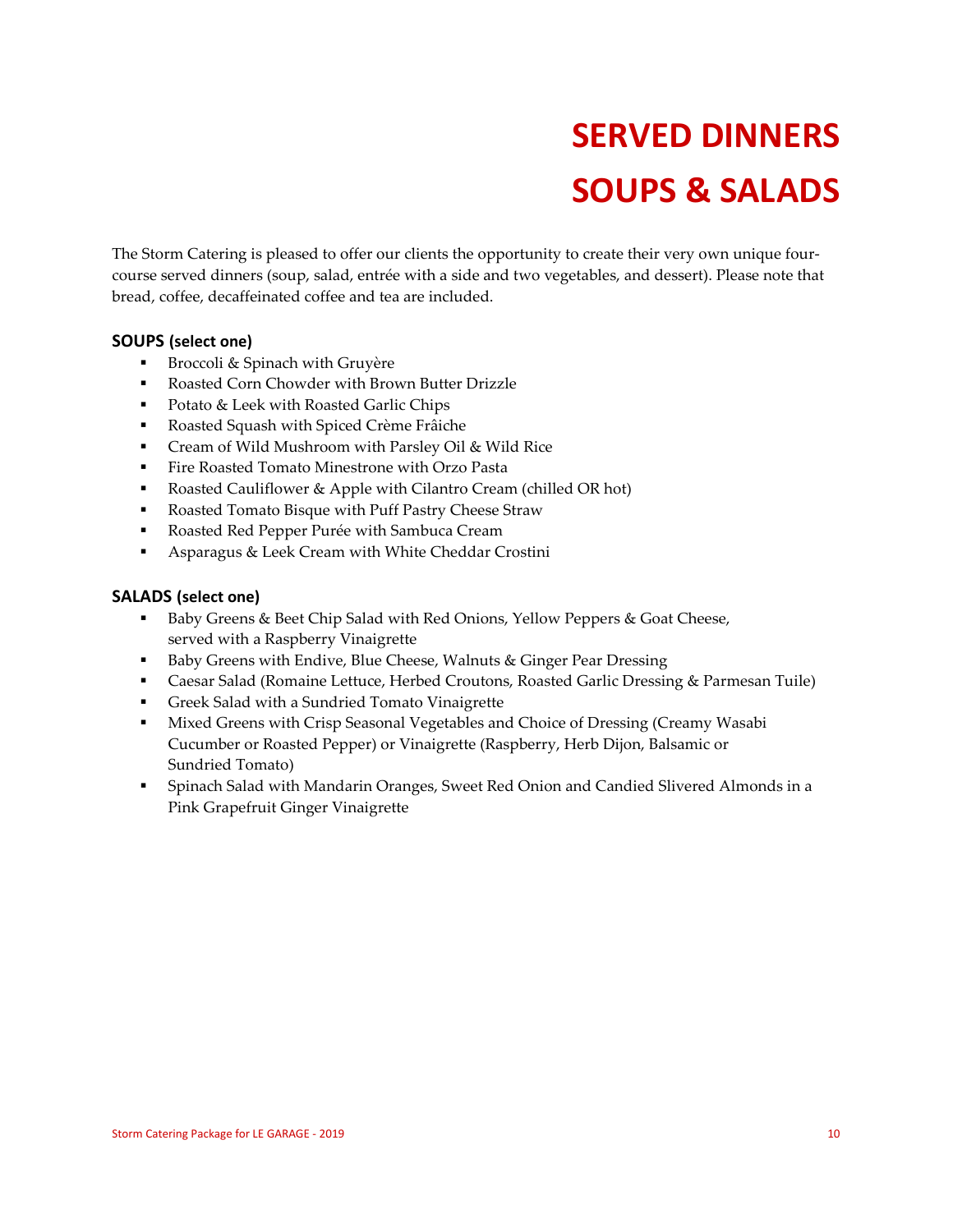# **ENTRÉES**

### **SELECT ONE (priced per person)**

**Please note that additional entrées are available for a service charge of \$ 1.50 per person.** 

|   | Oven Roasted Bison Tenderloin with Roasted Red Pepper Coulis & Shaved Parmesan                                                       | \$55.00 |
|---|--------------------------------------------------------------------------------------------------------------------------------------|---------|
| ٠ | Dijon-Rubbed Elk Tenderloin with Mushroom Demi-Glace                                                                                 | \$55.00 |
| ٠ | Dijon Crusted Rack of Lamb with a Red Wine Demi-Glace                                                                                | \$53.00 |
| ٠ | Seared, Roasted Angus Tenderloin of Beef with a Rosemary & Roasted<br>Garlic Demi-Glace                                              | \$53.00 |
| ٠ | Roast of Prime Rib with Au Jus                                                                                                       | \$51.00 |
| ٠ | Pork Tenderloin Roulade with Caramelized Onions, Wilted Spinach and Fresh<br>Herbs in a Port Reduction                               | \$48.50 |
| ٠ | Dijon & Herb Crusted Crown Roast of Pork with a Saskatoon Berry<br>& Balsamic Reduction                                              | \$47.00 |
| ٠ | Wild Rice & Fig Stuffed Marinated Pork Tenderloin with Black Currant Reduction                                                       | \$47.00 |
| ٠ | Oven Roasted Angus New York Striploin with a Gorgonzola Butter                                                                       | \$47.00 |
| ٠ | Slow Roasted Manitoba Bison served with Lingonberry Sauce with Mushrooms,<br>Caramelized Onions & Dijon Demi-Glace                   | \$46.00 |
| ٠ | Panko Dill Crusted Crab & Cream Cheese Filled Chicken Breast<br>with Honey Chipotle Cream Sauce                                      | \$45.00 |
| ٠ | Artichoke Hearts, Sundried Tomato & Spinach Stuffed Chicken Breast<br>wrapped in Smoked Bacon served with a Light Basil Tomato Sauce | \$44.50 |
| ٠ | Brie, Sundried Tomatoes and Braised Leek Stuffed Chicken Breast in an Almond<br>Crust with Tomato Cream Sauce                        | \$44.50 |
| ٠ | Pan Fried Manitoba Pickerel Fillets with Tarragon Vanilla Beurre Blanc                                                               | \$44.50 |
| ٠ | Panko Crusted Chicken Breast with Roasted Red Peppers & Goat Cheese<br>with Arugula Pesto                                            | \$43.50 |

#### **CONTINUED NEXT PAGE ...**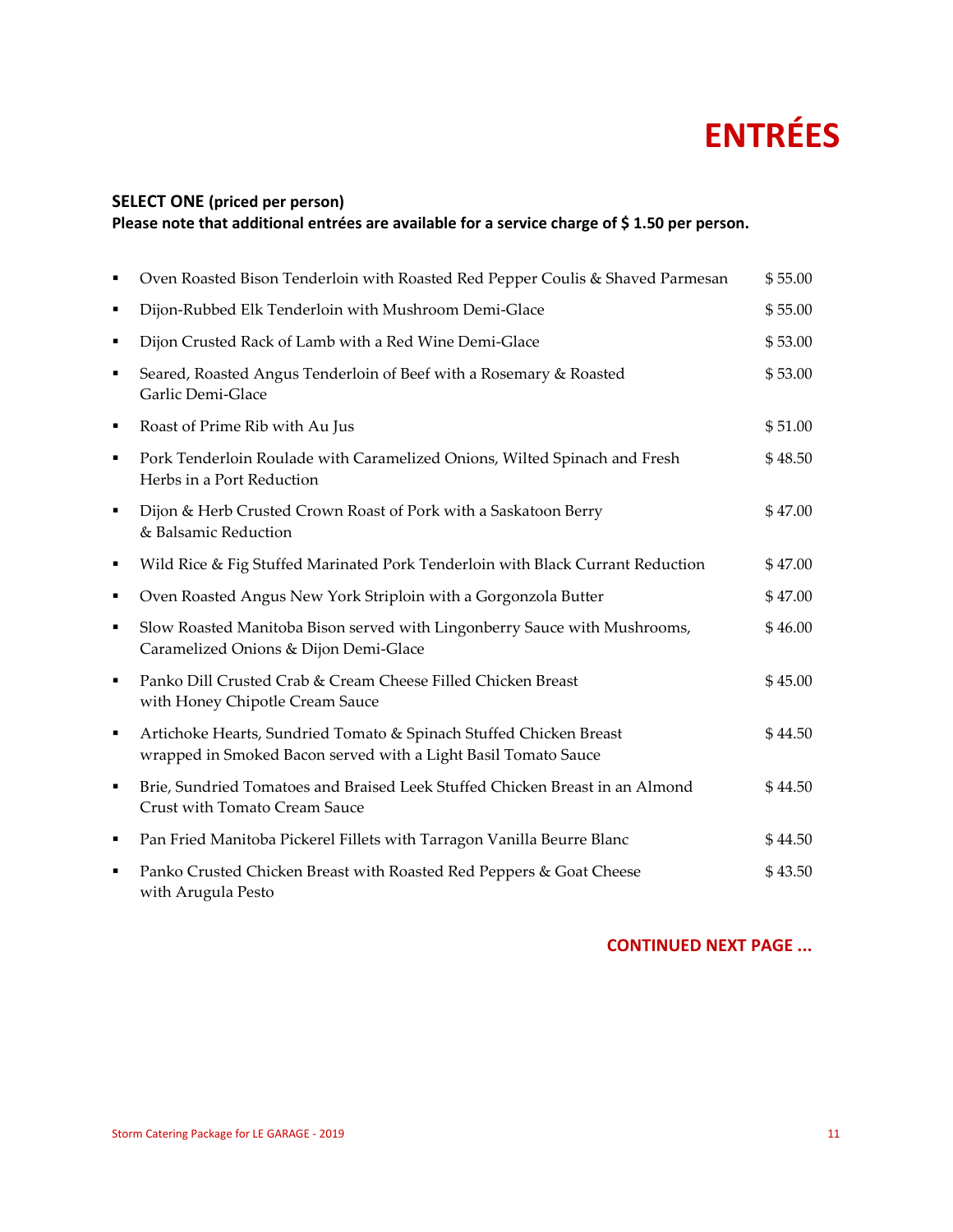# **ENTRÉES**

| ٠ | Basil Pesto, Smoked Mozzarella & Braised Leek Stuffed Chicken in a Corn Meal<br>Crust with a Basil Pesto Cream Sauce              | \$43.50 |
|---|-----------------------------------------------------------------------------------------------------------------------------------|---------|
| ٠ | Dried Blueberry Stuffed Pork Loin with Caramelized Onion<br>& Red Wine Demi-Glace                                                 | \$43.50 |
| ٠ | Pan Fried Pickerel with a Chardonnay Butter Sauce                                                                                 | \$43.50 |
| ٠ | Rosemary Chicken Scaloppini with Roasted Sweet Bell Pepper Sauce                                                                  | \$43.50 |
| ٠ | Lightly Breaded Breast of Chicken filled with a Wild Mushroom Duxelle, served<br>with Dijon Demi-Glace                            | \$43.50 |
| ٠ | Maple Orange Chile Glazed Sterling Atlantic Salmon Filets                                                                         | \$43.50 |
| ٠ | Dried Bing Cherries, Havarti Cheese & Fresh Basil Pesto Stuffed Chicken Breast in<br>a Herbed Crust with Light Tomato Cream Sauce | \$42.50 |
| ٠ | Wild Rice Crusted Roasted Breast of Chicken Piped with Sundried Tomato<br>Mousseline with a Light Tomato Basil Pesto Sauce        | \$42.50 |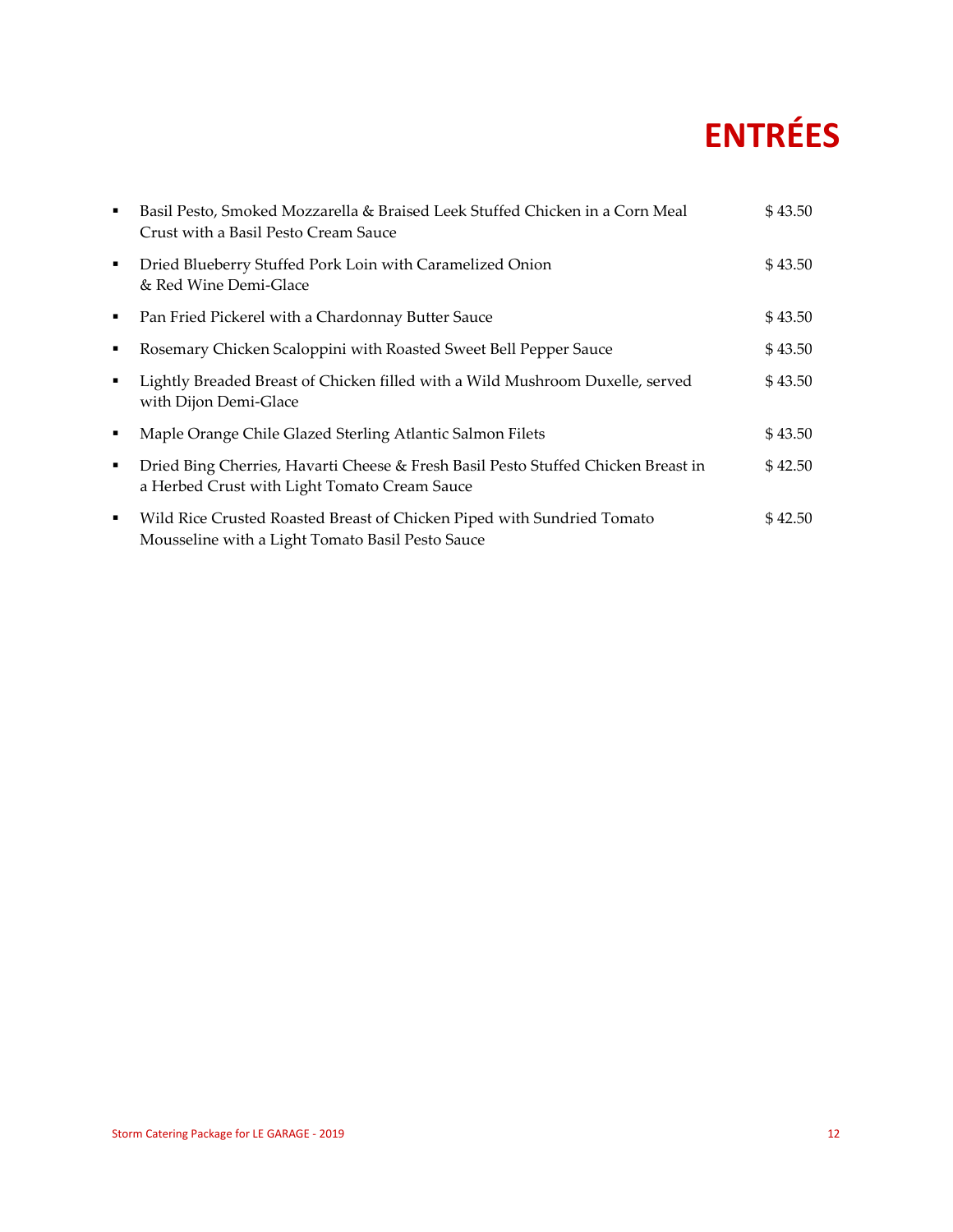### **SPECIAL MEAL REQUESTS**

#### **CHILDREN'S MEALS (priced per child 12 years and under)**

Regular soup, regular salad, and choice of chicken fingers & fries, buttered  $$ 22.50$ spaghetti with cheese, or grilled cheese & fries (select one). Also includes the same dessert as the adult meal.

#### **VEGETARIAN ENTRÉE OPTIONS (select one – same price as regular entrée)**

- Cauliflower Timbale and Brown Rice Cake with Braised Root Vegetables, Hard Boiled Egg and Sundried Tomato Butter Sauce
- Sweet Potato Gnocchi with Smoked Gouda Cream Sauce and Caramelized Vegetable Medley
- Vegetable Agnolotti with Eggplant, Wild Mushrooms and Roasted Garlic Pesto
- Storm Spanikopita with Spinach, Ricotta Cheese, Pine Nuts in Phyllo with Roasted Marinara
- Wild Mushroom Moussaka (Greek Style Lasagna Stack) with Zucchini, Potatoes, Eggplant and Mornay Sauce
- Black Lentil Crepes Stuffed With Roasted Vegetables accompanied by Tomato Coconut Chutney

#### **ALLERGIES, GLUTEN FREE, CELIAC AND MORE**

With our extensive experience, Storm Catering and Le Garage have handled a multitude of special meal requests. We know how important these particular requirements are, and we work hard to ensure that all necessary meal adjustments are made to put your guests at ease. Simply forward the special request to Le Garage Restaurant & Bar Manager and we will take care of the rest. Please note that because modifications are chef's choice in these cases there is no additional surcharge for these special meals.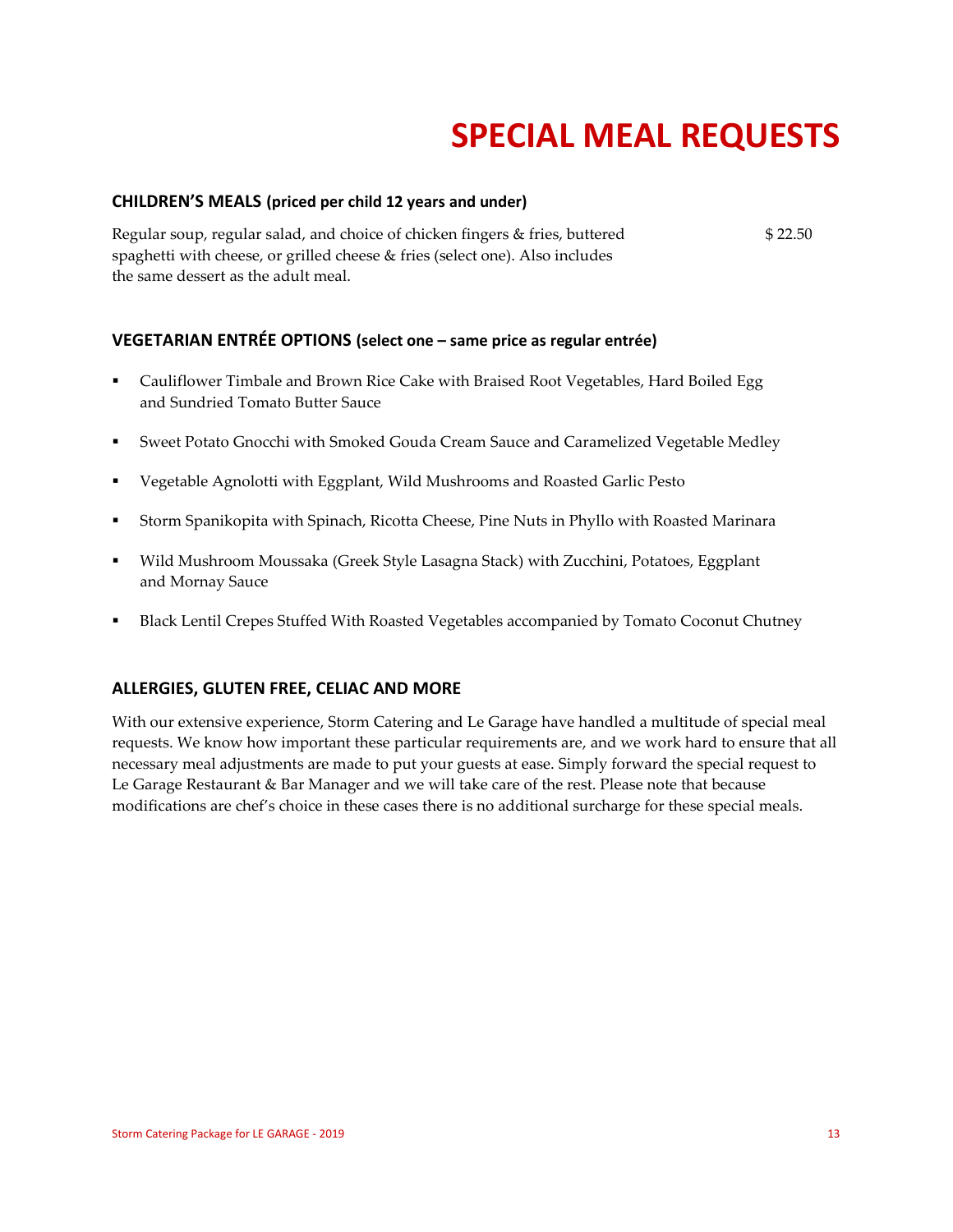## **ACCOMPANIMENTS & DESSERTS**

#### **SIDES (select one)**

- Citrus Scented Basmati & Wild Rice Blend
- **Herb Roasted Potatoes**
- **Horseradish Mashed Potatoes**
- Roasted Garlic & Chive Mashed Potatoes
- **EXECUTE: Lemon Pepper Roasted Potato Wedges**
- Caramelized Sweet Potato Wedges

#### **VEGETABLES (select two)**

- **Button Mushrooms & Pearl Onions with Balsamic Vinegar & Rosemary Butter**
- Hand Peeled Baby Carrots
- **Dive Oil Roasted Asparagus Spears**
- Roasted Mixed Vegetables (carrots, zucchini, bell peppers & garlic butter)
- Roasted Root Vegetables (beets, parsnips, turnips & carrots)
- Vegetable Ratatouille (eggplant, sweet bell peppers, red onions, zucchini, tomatoes & fresh herbs)

#### **DESSERTS (select one)**

- Seasonal Berry Crumble à la Mode
- Anise Poached Pears with Caramel Ginger Sauce & Fruit Confetti
- Chocolate Caramel Pâté with Vanilla Chantilly Cream
- $\blacksquare$  Millefeuille Apple & Peach with Brandy & Maple Cream
- Crème Brulée *(select one Maple, Pumpkin, Banana Rum, Coffee Caramel, Mocha Walnut, Amaretto Berry, White Chocolate Lemon or French Vanilla)*
- Cheesecake *(select one New York, Apple Cinnamon, Peanut Butter Chocolate, Mocha, Lemon Blueberry, Double Chocolate or Raspberry White Chocolate)*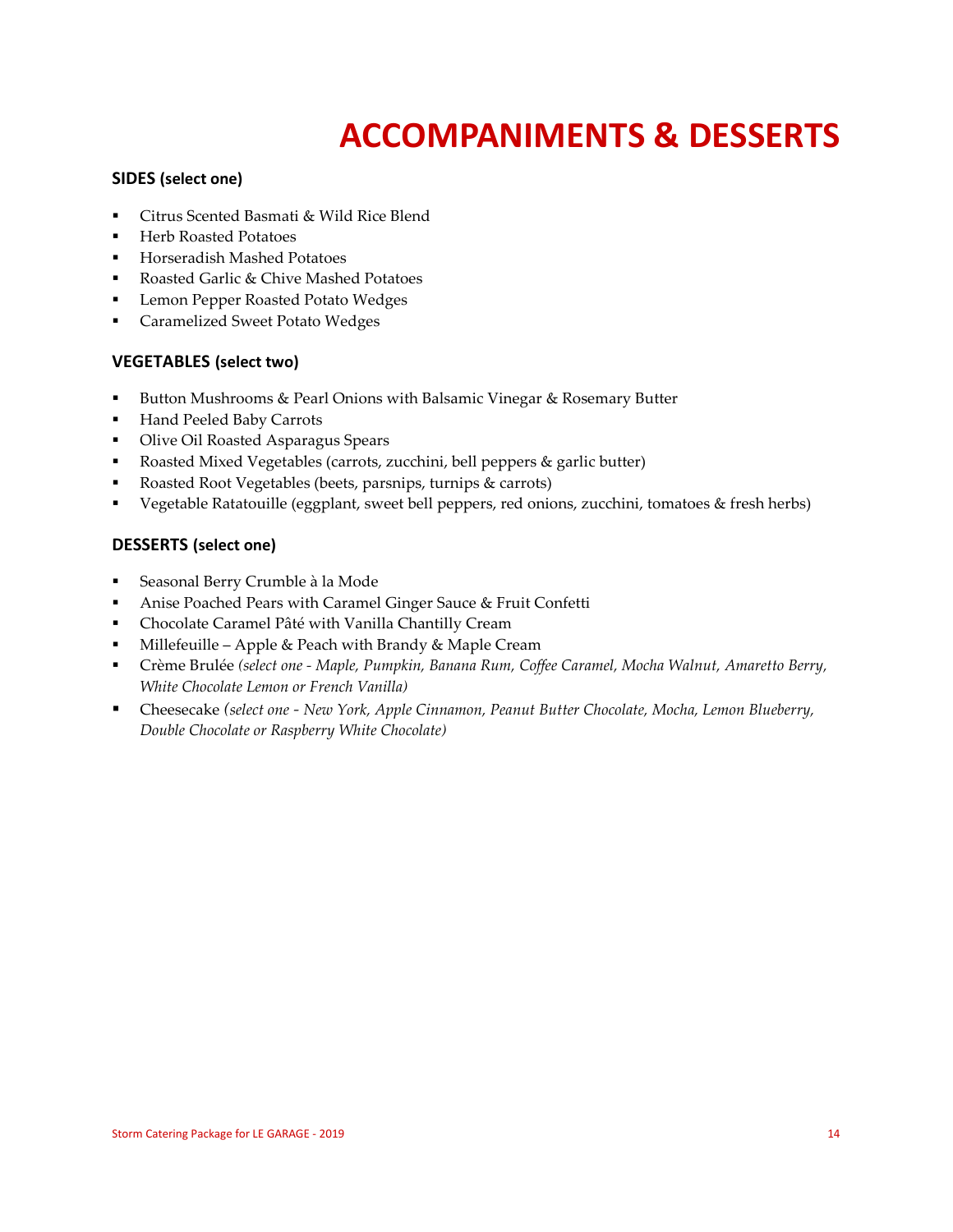### **BUFFET DINNERS**

#### **MEDITERRANEAN BUFFET** (minimum 75 people) **650.00 \$50.00** per person

Assorted Breads & Buns Antipasto Display (Assorted Italian Meats, Marinated Olives, Artichoke & Mushroom Salad, Peppernata) Boccocini & Roma Tomato Salad with Roasted Pepper Vinaigrette Prosciutto Wrapped Asparagus Platter Romaine & Radicchio Tossed Salad with Creamy Padano Parmesan Dressing Tomato Merlot Braised Lambshanks Chicken Pesto Parmesan (Roasted Chicken Breast in Tomato Sauce topped with Basil Pesto & Parmesan) Roasted Baby Potatoes Roasted Marinated Seasonal Vegetables Imported Cheese Display, Fresh Fruit Display Tiramisu, Fresh Strawberries in Grand Marnier Cream Coffee/Decaf/Tea

#### **NORTHERN CANADIAN BUFFET** (minimum 75 people) **\$ 50.00** per person

Bannock & Assorted Buns Beet Salad with Wild Flower Honey Sweet Potato Salad with Quail Egg Caesar Salad with Creamy Garlic Dressing Ocean Perch with Chow Chow Salsa Bison Ribeye with Whole Grain Mustard Demi Roasted Root Vegetables, Mushroom Wild Rice Balls Maple Custard, Saskatoon Berry Cheesecake & Wild Plum Tarts Coffee/Decaf/Tea

#### **MANITOBAN BUFFET** (minimum 75 people) **\$ 49.00** per person

Assorted Breads & Buns New Potato Salad with Chives & Peppers in Dijon Vinaigrette Caesar Salad with Creamy Garlic Dressing Apple & Jicama Slaw with Apple Cider Dressing Roast Prime Rib with Herbed Au Jus & Traditional Accompaniments Roasted Chicken with Fort Garry Dark Balsamic Demi-Glace Roasted New Potatoes Lemon Basil Scented White & Wild Rice Seasonal Vegetable Medley Shmoo Torte, Strawberry Rhubarb Cheesecake Seasonal Fruit Display, Domestic Cheese Display Coffee/Decaf/Tea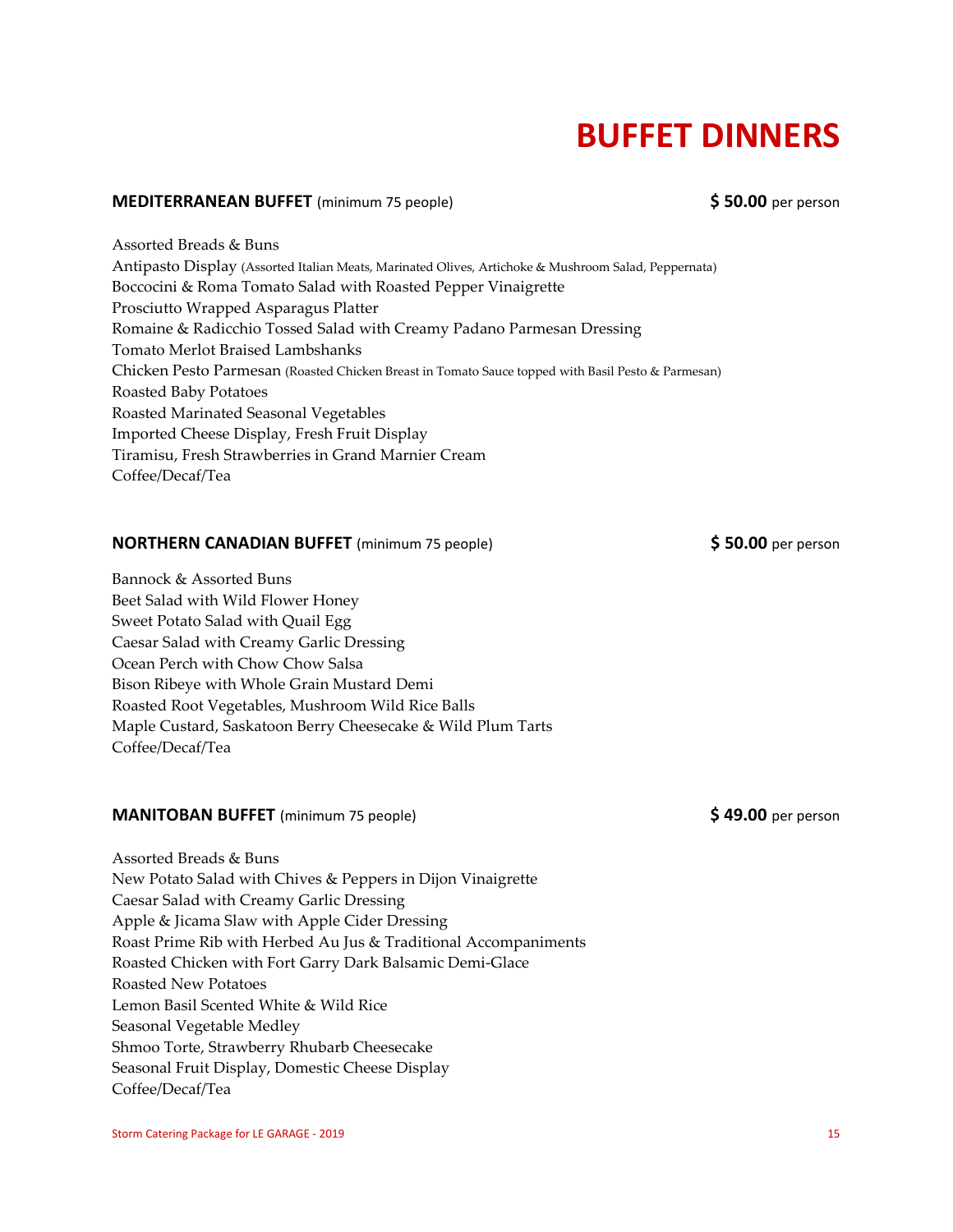### **BUFFET DINNERS**

#### **PAN - ASIAN BUFFET** (minimum 75 people) **\$ 45.00** per person

Assorted Breads & Buns Vegetables with Honey Ginger Dip Greek Salad with Honey-Lemon Vinaigrette Spinach Salad with Blue Cheese, Granny Smith Apples, Candied Pecans, & Hoisin Sesame Vinaigrette Baby Romaine Salad with Creamy Garlic Dressing Steamed Whitefish with Soy Ginger Glaze Roasted Chicken Breasts with Sweet Chile Sauce Egg Noodles with Hot & Sour Bok Choy Roasted Seasonal Vegetables Mushroom Fried Rice Caramel Pecan Flan Apple Cranberry Rhubarb Crumble Assorted Dainties, Cake Squares & Tarts Coffee/Decaf/Tea

#### **PACIFIC CANADIAN BUFFET** (minimum 75 people) **\$ 43.00** per person

Assorted Breads & Buns Mixed Baby Greens with Balsamic Vinaigrette Caesar Salad with Creamy Garlic Dressing Crab Salad Roast Beef Carving Station with Traditional Accompaniments Roasted Chicken Cutlets with Wild Mushroom Ragoût Maple Glazed Salmon Roasted New Potatoes Penne with Roasted Pepper & Asiago Cheese Tomato Sauce Buttered Carrots Beurre Noisette Flavoured Green Beans Fresh Seasonal Fruit Display Assorted Dainties, Cake Squares & Tarts Coffee/Decaf/Tea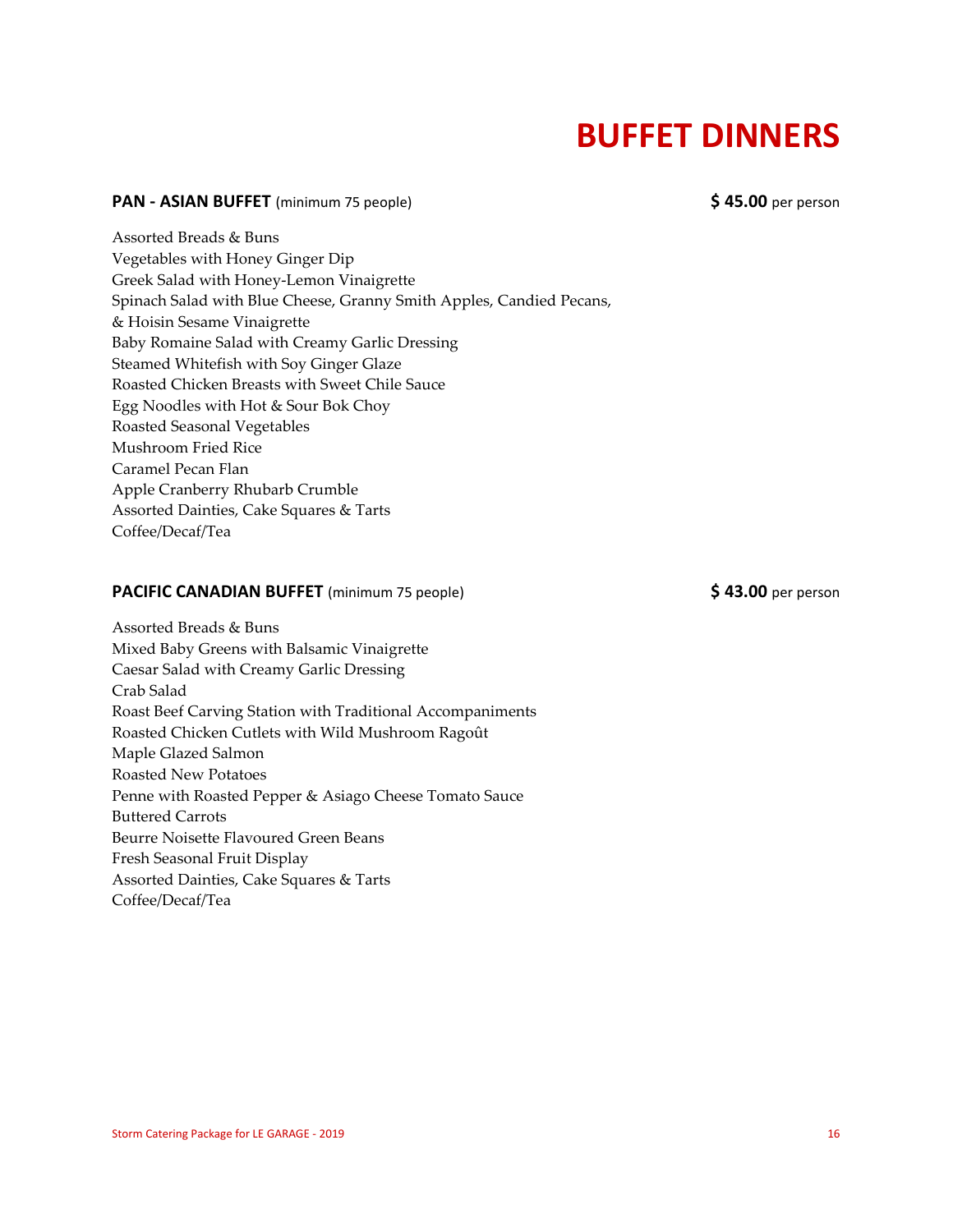### **BEVERAGE SERVICE**

All alcoholic beverages and related mixes and garnishes are supplied by Le Garage.

Please note that in compliance with the regulations of the Liquor & Gaming Authority of Manitoba (LGA), Le Garage does not permit clients to serve their own beverages at their functions.

Beverage options and pricing are available under the MENUS tab on our website. Please confirm with Le Garage Manager as item availability does change.

#### **BAR TYPE OPTIONS**

#### **Host Bar**

Client hosting the reception is paying for the guest beverages (orders are tracked and billed on consumption once the event is complete). All beverages are subject to all applicable gratuities & taxes.

#### **Cash Bar**

Guests are responsible for purchasing their own beverages at the point of sale.